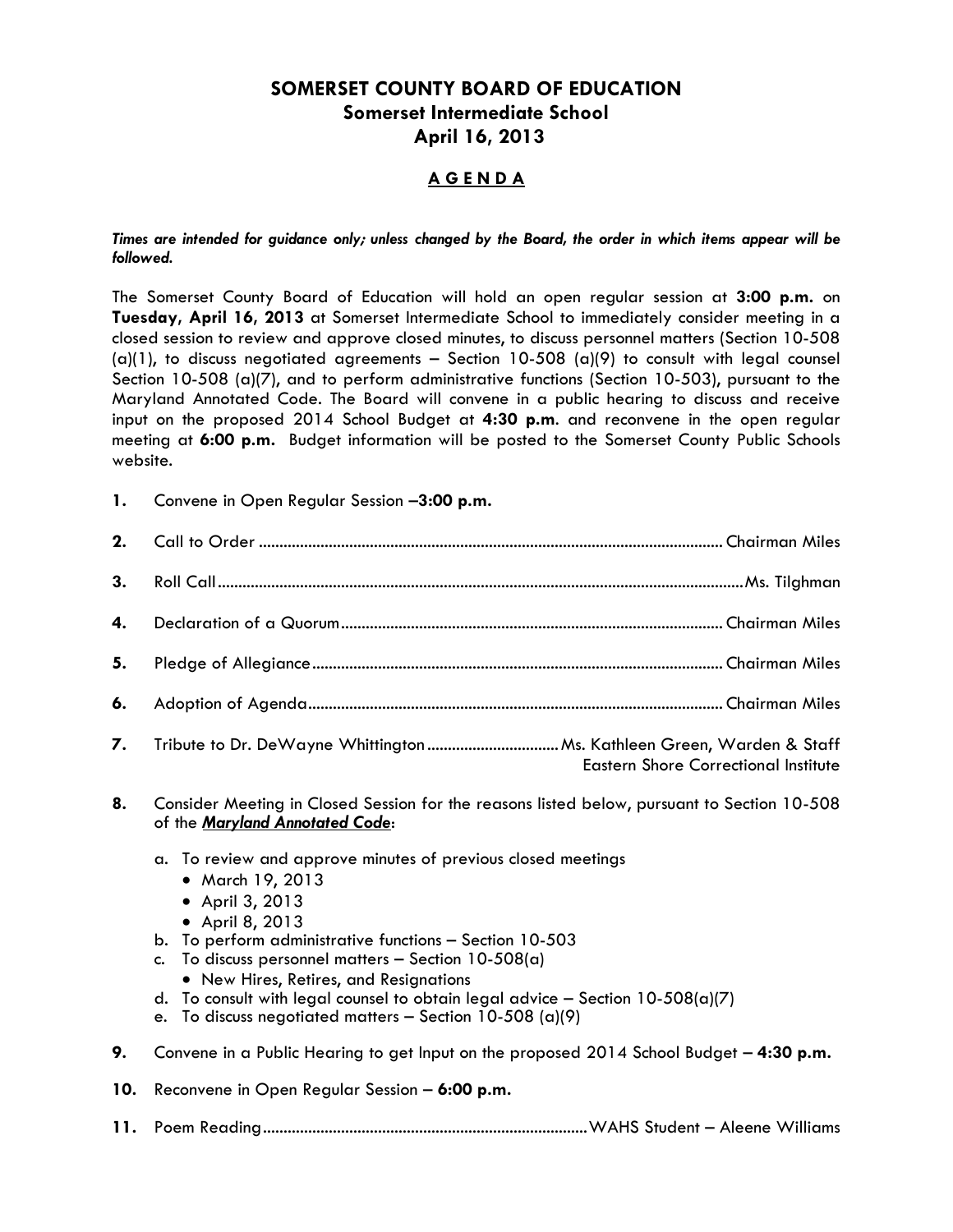| 12. |                             |  |                                                                                                                                                                                                                                                                                                                                                                                                          |               |
|-----|-----------------------------|--|----------------------------------------------------------------------------------------------------------------------------------------------------------------------------------------------------------------------------------------------------------------------------------------------------------------------------------------------------------------------------------------------------------|---------------|
| 13. |                             |  |                                                                                                                                                                                                                                                                                                                                                                                                          |               |
|     |                             |  | · March 19, 2013 - Open Regular Meeting<br>• April 3, 2013 - Open Special Meeting<br>• April 8, 2013 - Open Work Session                                                                                                                                                                                                                                                                                 |               |
| 14. |                             |  | Announcement of Closed Session Meetings                                                                                                                                                                                                                                                                                                                                                                  |               |
|     |                             |  | ▶ April 3, 2013<br>• Performed Administrative Functions - Section 10-503<br>$\triangleright$ Discussed information received from the Superintendent<br>· Discussed Personnel Matters - Section 10-508 (a)(1)<br>$\triangleright$ New Hires, Retires, Resignations<br>• Discussed Negotiated Issues - Section 10-508 (a)(9)<br>• Discussed Matters not Related to Public Business - Section 10-508 (a)(2) |               |
|     |                             |  | $\triangleright$ April 16, 2013<br>• Performed Administrative Functions - Section 10-503<br>• Discussed Personnel Matters - Section 10-508 (a)(1)<br>$\triangleright$ New Hire, Retires & Resignations<br>$\triangleright$ Transportation Personnel<br>• Received Advice from Legal Counsel - Section 10-508 (a)(7)<br>• Discussed Negotiated Matters - Section 10-508 (a)(9)                            |               |
| 15. |                             |  |                                                                                                                                                                                                                                                                                                                                                                                                          |               |
| 16. | <b>OLD BUSINESS</b>         |  |                                                                                                                                                                                                                                                                                                                                                                                                          |               |
|     | A. Policies                 |  |                                                                                                                                                                                                                                                                                                                                                                                                          |               |
|     |                             |  | (See Tab $16-A1$ )                                                                                                                                                                                                                                                                                                                                                                                       |               |
|     |                             |  | (See Tab 16-A2)                                                                                                                                                                                                                                                                                                                                                                                          |               |
|     |                             |  | (See Tab 16-A3)                                                                                                                                                                                                                                                                                                                                                                                          |               |
| 17. |                             |  | <b>NEW BUSINESS</b>                                                                                                                                                                                                                                                                                                                                                                                      |               |
|     | A. Curriculum & Instruction |  |                                                                                                                                                                                                                                                                                                                                                                                                          |               |
|     |                             |  | (See Tab 17-A1)                                                                                                                                                                                                                                                                                                                                                                                          | Ms. Schneider |
|     |                             |  | (See Tab 17-A2)                                                                                                                                                                                                                                                                                                                                                                                          |               |
|     |                             |  | (See Tab 17-A3)                                                                                                                                                                                                                                                                                                                                                                                          |               |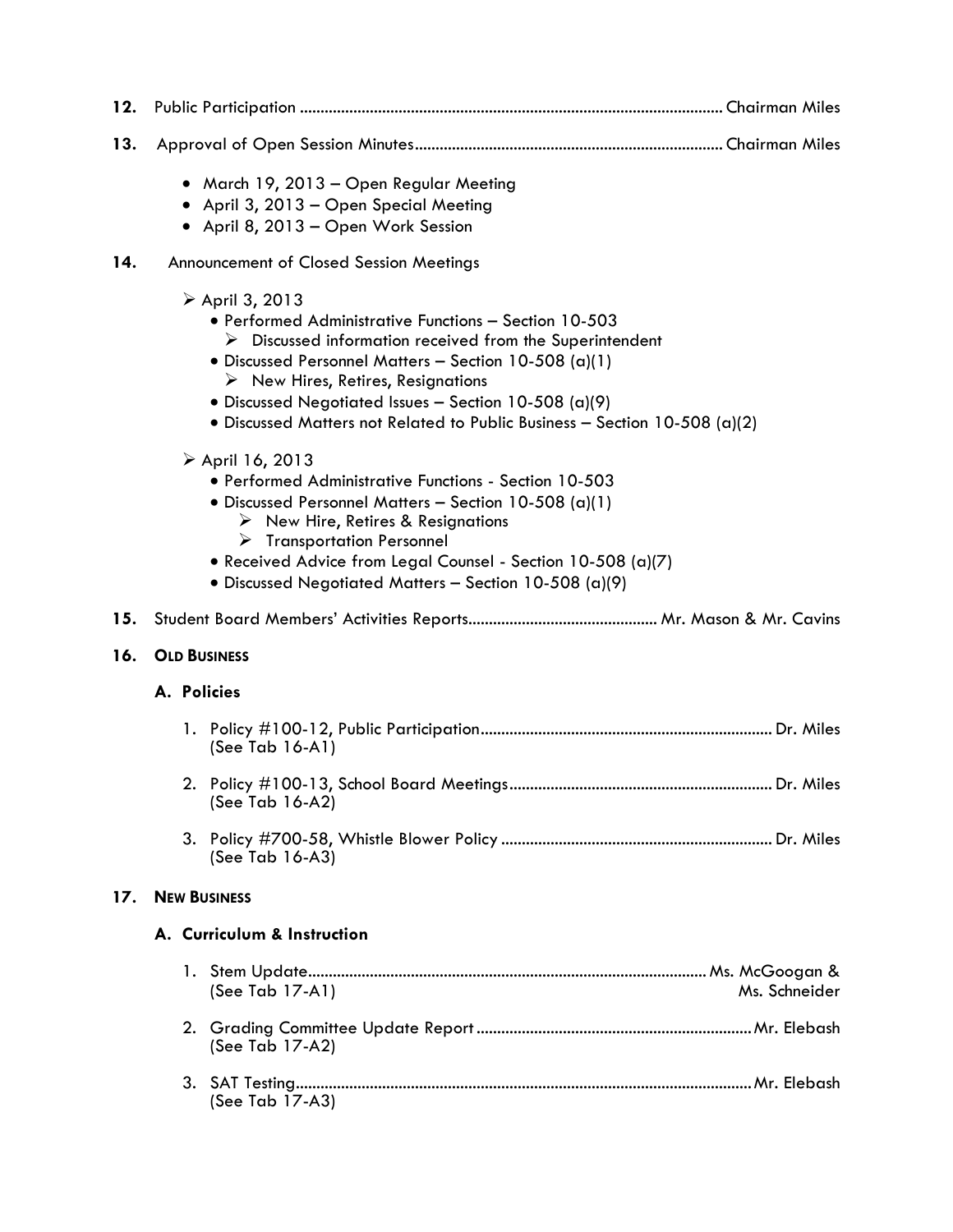| (See Tab 17-A4)                                                                                                                                                                                                                                                                                                                        |
|----------------------------------------------------------------------------------------------------------------------------------------------------------------------------------------------------------------------------------------------------------------------------------------------------------------------------------------|
| <b>Curriculum Update</b><br>(See Tab 17-A5)                                                                                                                                                                                                                                                                                            |
| (See Tab 17-A6)                                                                                                                                                                                                                                                                                                                        |
| <b>B.</b> Technology                                                                                                                                                                                                                                                                                                                   |
| (See Tab 17-B1)                                                                                                                                                                                                                                                                                                                        |
| <b>C. Financial Updates</b>                                                                                                                                                                                                                                                                                                            |
| (See Tab 17-C1)                                                                                                                                                                                                                                                                                                                        |
| $\triangleright$ Special Education Staffing<br>(See Tab 17-D)                                                                                                                                                                                                                                                                          |
| <b>E.</b> Student Services Report                                                                                                                                                                                                                                                                                                      |
| $\triangleright$ Attendance<br>$\triangleright$ Discipline<br>> Homeless Students<br>$\triangleright$ Mental Health Services<br>(See Tab 17-E1)                                                                                                                                                                                        |
| (See Tab 17-E2)                                                                                                                                                                                                                                                                                                                        |
| $\triangleright$ Pole Buildings<br>School Security Update<br>> Athletic Field Committee Update<br>> Crisfield Academy & High School Heating Update<br>$\triangleright$ Deal Island Serving Line Update<br>> Greenwood Elementary School Steamer Update<br>$\triangleright$ Policy #200-18, Student Transportation<br>(See Tab $17-F$ ) |
| <b>G. Human Resources</b>                                                                                                                                                                                                                                                                                                              |
| (See Tab 17-G1)                                                                                                                                                                                                                                                                                                                        |
| (See Tab 17-G2)                                                                                                                                                                                                                                                                                                                        |